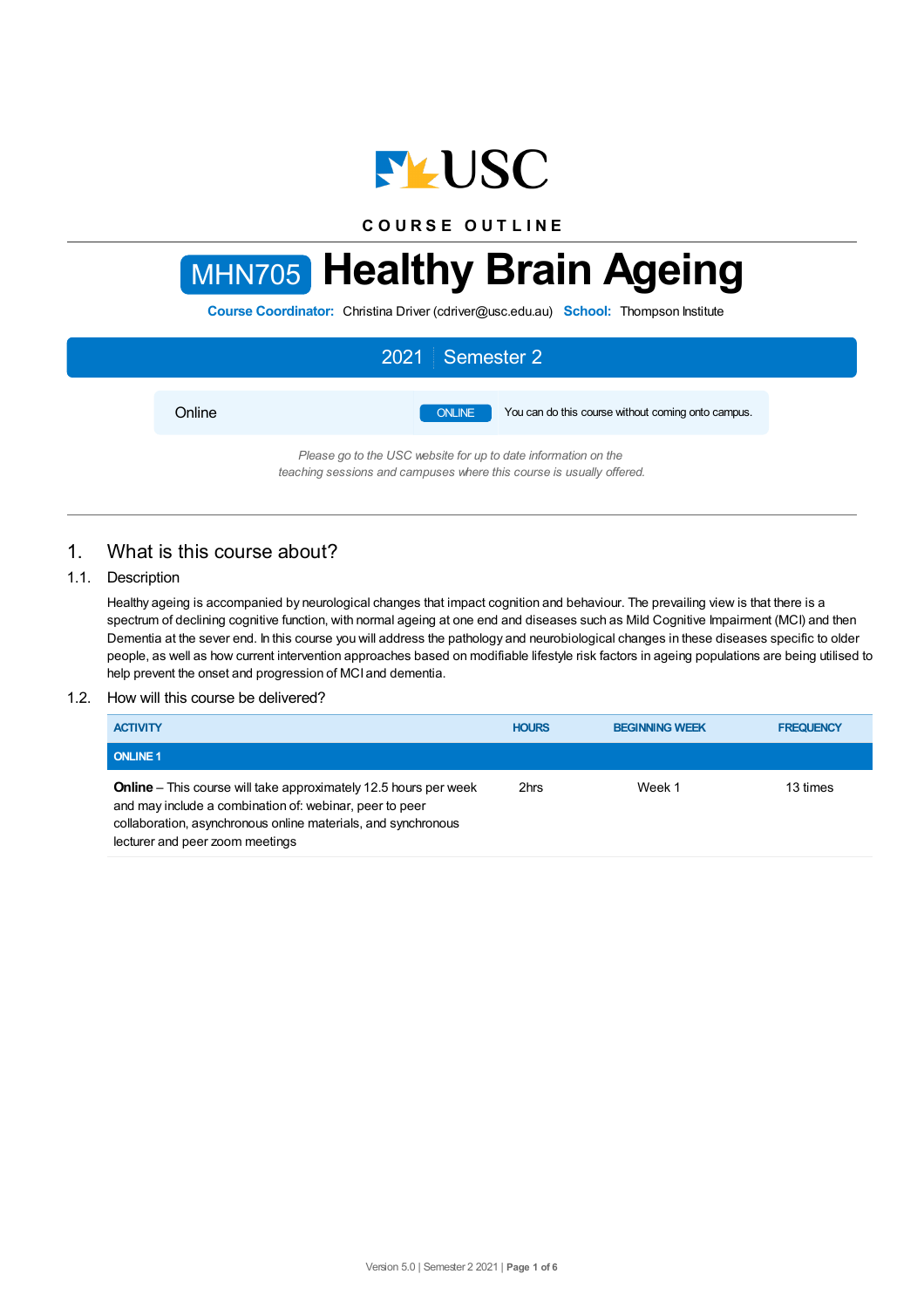## 1.3. Course Topics

| Overview of healthy brain ageing                         |
|----------------------------------------------------------|
| Age-related cognitive decline: Normal ageing to dementia |
| The neurobiology of the ageing brain                     |
| Risk factors for dementia                                |
| The history of interventions & treatments for dementia   |
| Physical activity and healthy ageing                     |
| Nutrition and healthy ageing                             |
| Sleep-wake cycle and healthy ageing                      |
| Social connectedness and healthy ageing                  |
| Mindfulness and healthy ageing                           |
| Multidisciplinary lifestyle-based intervention programs  |
| Boosting cognitive reserve                               |
| Rethinking the ageing brain                              |
|                                                          |

# 2. What level is this course?

### 700 Level (Specialised)

Demonstrating a specialised body of knowledge and set of skills for professional practice or further learning. Advanced application of knowledge and skills in unfamiliar contexts.

# 3. What is the unit value of this course?

12 units

# 4. How does this course contribute to my learning?

|              | <b>COURSE LEARNING OUTCOMES</b>                                                                                                                                                 | <b>GRADUATE QUALITIES</b>                                                 |
|--------------|---------------------------------------------------------------------------------------------------------------------------------------------------------------------------------|---------------------------------------------------------------------------|
|              | On successful completion of this course, you should be able to                                                                                                                  | Completing these tasks<br>successfully will contribute to<br>you becoming |
|              | Explain current processes in brain ageing in relation to physiological and neurobiological evidence,<br>using most relevant academic literature.                                | Knowledgeable                                                             |
| $\mathbf{2}$ | Evaluate and justify traditional and recent evidence-based approaches to improve brain health<br>outcomes in a healthy ageing population including from an ethical perspective. | <b>F</b> thical                                                           |
| 3            | Model a multidisciplinary approach to healthy brain ageing and present to targeted specialist<br>practitioners.                                                                 | Empowered                                                                 |
|              | Apply advanced communication skills to targeted audiences, incorporating appropriate skills<br>relevant to presentation genre.                                                  | Empowered                                                                 |

# 5. Am Ieligible to enrol in this course?

Refer to the USC [Glossary](https://www.usc.edu.au/about/policies-and-procedures/glossary-of-terms-for-policy-and-procedures) of terms for definitions of "pre-requisites, co-requisites and anti-requisites".

# 5.1. Pre-requisites

Enrolled in Program AR602 OR SC546

## 5.2. Co-requisites

Not applicable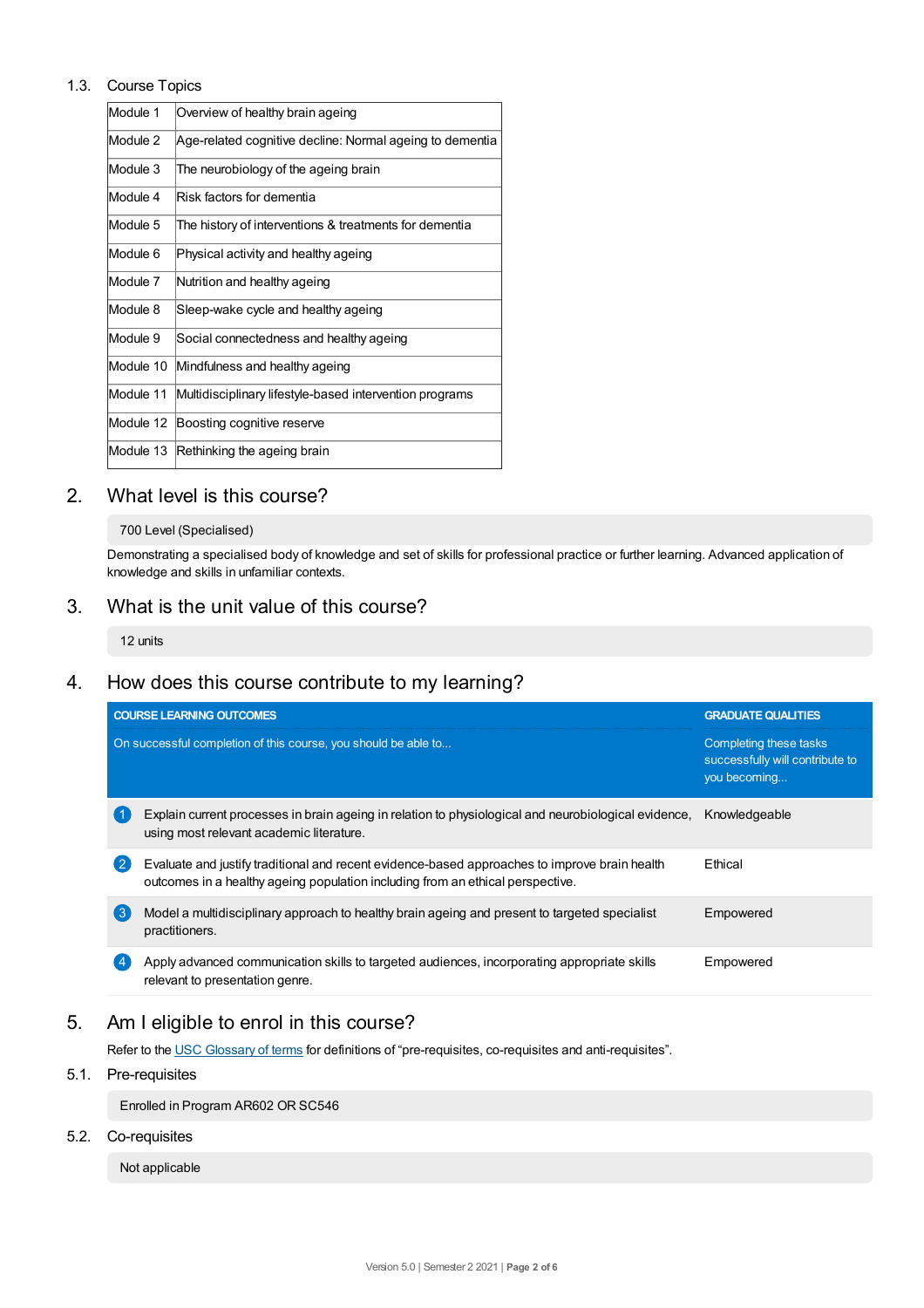### 5.3. Anti-requisites

Not applicable

## 5.4. Specific assumed prior knowledge and skills (where applicable)

Not applicable

# 6. How am Igoing to be assessed?

## 6.1. Grading Scale

Standard Grading (GRD)

High Distinction (HD), Distinction (DN), Credit (CR), Pass (PS), Fail (FL).

## 6.2. Details of early feedback on progress

Weeks 3 and 4 will include learning activities and opportunities to discuss and review your artefact draft, with feedback provided by your tutor. Drop-in sessions will be available for extended discussion and review of the assessment tasks requirements and scope.

#### 6.3. Assessment tasks

| <b>DELIVERY</b><br><b>MODE</b> | <b>TASK</b><br>NO. | <b>ASSESSMENT</b><br><b>PRODUCT</b> | <b>INDIVIDUAL</b><br><b>OR GROUP</b> | <b>WEIGHTING</b><br>$\frac{9}{6}$ | <b>WHAT IS THE</b><br><b>DURATION /</b><br><b>LENGTH?</b> | <b>WHEN SHOULD I</b><br><b>SUBMIT?</b> | <b>WHERE SHOULD I</b><br><b>SUBMIT IT?</b>                      |
|--------------------------------|--------------------|-------------------------------------|--------------------------------------|-----------------------------------|-----------------------------------------------------------|----------------------------------------|-----------------------------------------------------------------|
| Online                         | 1                  | Artefact - Creative                 | Individual                           | 20%                               | To fit on A3<br>size poster                               | Week 5                                 | <b>Online Assignment</b><br>Submission with<br>plagiarism check |
| Online                         | 2                  | <b>Written Piece</b>                | Individual                           | 40%                               | 3000 words                                                | Week 10                                | <b>Online Assignment</b><br>Submission with<br>plagiarism check |
| Online                         | 3                  | Oral and Written<br>Piece           | Individual                           | 40%                               | 20 Mins<br>presentation<br>20 slides max                  | Exam Period                            | <b>Online Assignment</b><br>Submission with<br>plagiarism check |

#### **Online - Assessment Task 1:** Infographic style digital poster

| <b>GOAL:</b>     | outcomes.                                                           | This assessment has been designed to demonstrate your understanding of current approaches to healthy brain ageing in<br>relation to physiological and neurobiological evidence.<br>You will develop an infographic style poster which will highlight the key, current evidence explaining healthy brain ageing<br>and age-related disease processes. The poster will provide evidence of traditional treatment approaches to age-related<br>disease and their limitations. You will present a case for advocating current approaches to improving brain ageing |                                     |  |  |
|------------------|---------------------------------------------------------------------|----------------------------------------------------------------------------------------------------------------------------------------------------------------------------------------------------------------------------------------------------------------------------------------------------------------------------------------------------------------------------------------------------------------------------------------------------------------------------------------------------------------------------------------------------------------|-------------------------------------|--|--|
| <b>PRODUCT:</b>  | Artefact - Creative                                                 |                                                                                                                                                                                                                                                                                                                                                                                                                                                                                                                                                                |                                     |  |  |
| <b>FORMAT:</b>   | PowerPoint or other electronic design platform<br>A3 size (digital) |                                                                                                                                                                                                                                                                                                                                                                                                                                                                                                                                                                |                                     |  |  |
| <b>CRITERIA:</b> | No.                                                                 |                                                                                                                                                                                                                                                                                                                                                                                                                                                                                                                                                                | <b>Learning Outcome</b><br>assessed |  |  |
|                  | 1                                                                   | Selection and use of most relevant literature in relation to physiological and<br>neurobiological evidence.                                                                                                                                                                                                                                                                                                                                                                                                                                                    |                                     |  |  |
|                  | 2                                                                   | Explanation of current processes in brain aging.                                                                                                                                                                                                                                                                                                                                                                                                                                                                                                               |                                     |  |  |
|                  | 3                                                                   | Evaluation and justification of evidence-based recent approaches brain ageing.                                                                                                                                                                                                                                                                                                                                                                                                                                                                                 | $\bf{2}$                            |  |  |
|                  | 4                                                                   | Application of skills relevant for digital poster format.                                                                                                                                                                                                                                                                                                                                                                                                                                                                                                      | 4                                   |  |  |
|                  |                                                                     |                                                                                                                                                                                                                                                                                                                                                                                                                                                                                                                                                                |                                     |  |  |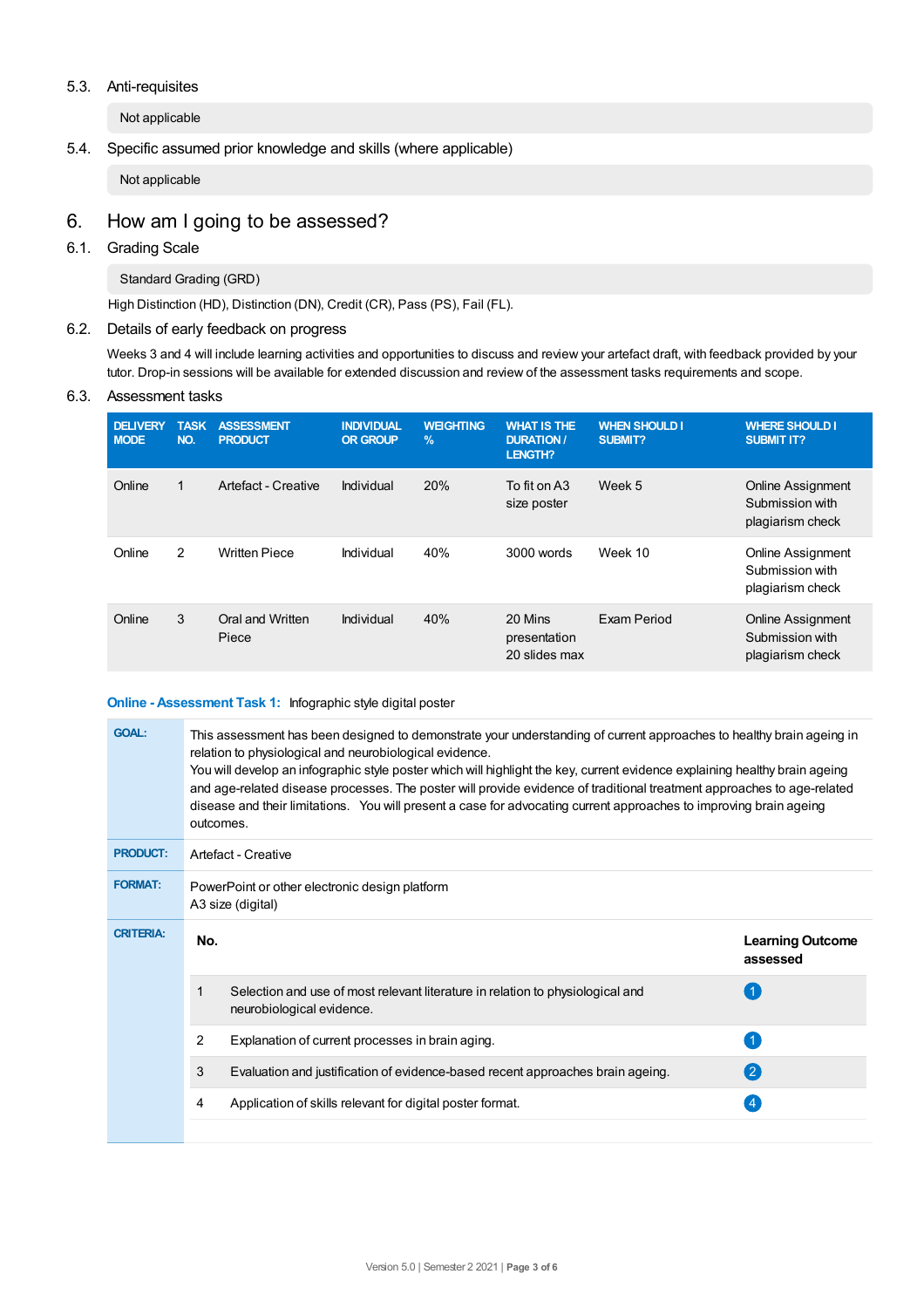# **Online - Assessment Task 2:** Mock journal article commentary

| <b>GOAL:</b>     |                                                    | This assessment piece has been designed to justify traditional biomedical and recent multidisciplinary evidence-based<br>approaches to improve brain health outcomes in a healthy ageing population. In doing so, you will be required to be<br>sensitive to the ethical practices in these treatment approaches in an older population.<br>You will be asked to write a mock commentary, assuming the position of two different authors and therefore perspectives,<br>to justify the evidence-base for approaches from both a biomedical and multidisciplinary basis. |                                     |  |  |  |
|------------------|----------------------------------------------------|-------------------------------------------------------------------------------------------------------------------------------------------------------------------------------------------------------------------------------------------------------------------------------------------------------------------------------------------------------------------------------------------------------------------------------------------------------------------------------------------------------------------------------------------------------------------------|-------------------------------------|--|--|--|
| <b>PRODUCT:</b>  | <b>Written Piece</b>                               |                                                                                                                                                                                                                                                                                                                                                                                                                                                                                                                                                                         |                                     |  |  |  |
| <b>FORMAT:</b>   | Written article presented as per 'Mock commentary' |                                                                                                                                                                                                                                                                                                                                                                                                                                                                                                                                                                         |                                     |  |  |  |
|                  | 3000 words                                         |                                                                                                                                                                                                                                                                                                                                                                                                                                                                                                                                                                         |                                     |  |  |  |
|                  | Individual work                                    |                                                                                                                                                                                                                                                                                                                                                                                                                                                                                                                                                                         |                                     |  |  |  |
|                  |                                                    | Author Guidelines will be provided in your task folder                                                                                                                                                                                                                                                                                                                                                                                                                                                                                                                  |                                     |  |  |  |
| <b>CRITERIA:</b> | No.                                                |                                                                                                                                                                                                                                                                                                                                                                                                                                                                                                                                                                         | <b>Learning Outcome</b><br>assessed |  |  |  |
|                  | 1                                                  | Explanation of physiological and neurobiological factors affecting brain ageing.                                                                                                                                                                                                                                                                                                                                                                                                                                                                                        | $\left( 1\right)$                   |  |  |  |
|                  | $\overline{2}$                                     | Evaluation of traditional biomedical and recent multidisciplinary evidence-based<br>approaches to healthy brain ageing.                                                                                                                                                                                                                                                                                                                                                                                                                                                 | 2                                   |  |  |  |
|                  | 3                                                  | Justification of evidence-based approaches demonstrating ethical perspective                                                                                                                                                                                                                                                                                                                                                                                                                                                                                            | 2                                   |  |  |  |
|                  | 4                                                  | Communication of a balanced argument.                                                                                                                                                                                                                                                                                                                                                                                                                                                                                                                                   | $\left( 4\right)$                   |  |  |  |
|                  | 5                                                  | Application of scholarly writing skills appropriate to article style and guideline.                                                                                                                                                                                                                                                                                                                                                                                                                                                                                     | $\left( 4 \right)$                  |  |  |  |
|                  |                                                    |                                                                                                                                                                                                                                                                                                                                                                                                                                                                                                                                                                         |                                     |  |  |  |

# **Online - Assessment Task 3:** Education session presentation

| <b>GOAL:</b>     | In this assessment piece you will communicate your knowledge and its application to a specialist audience.                                                                                                                                                                                                                                                                                                              |                                                                                                  |                                     |  |  |  |  |
|------------------|-------------------------------------------------------------------------------------------------------------------------------------------------------------------------------------------------------------------------------------------------------------------------------------------------------------------------------------------------------------------------------------------------------------------------|--------------------------------------------------------------------------------------------------|-------------------------------------|--|--|--|--|
|                  | You will be asked to prepare a 20-minute presentation on a multidisciplinary program you have designed for an ageing<br>population to improve their brain health. You target audience will be health practitioners who are involved in the care of the<br>elderly population. Included in your presentation will be your justification for your program approach, pitched at the level<br>appropriate to your audience. |                                                                                                  |                                     |  |  |  |  |
| <b>PRODUCT:</b>  | Oral and Written Piece                                                                                                                                                                                                                                                                                                                                                                                                  |                                                                                                  |                                     |  |  |  |  |
| <b>FORMAT:</b>   | Audio-visual presentation                                                                                                                                                                                                                                                                                                                                                                                               |                                                                                                  |                                     |  |  |  |  |
|                  | 20 minutes maximum (plus max 20 slides)                                                                                                                                                                                                                                                                                                                                                                                 |                                                                                                  |                                     |  |  |  |  |
|                  | Individual work<br>Examples will be provided in your task folder                                                                                                                                                                                                                                                                                                                                                        |                                                                                                  |                                     |  |  |  |  |
|                  |                                                                                                                                                                                                                                                                                                                                                                                                                         |                                                                                                  |                                     |  |  |  |  |
| <b>CRITERIA:</b> | No.                                                                                                                                                                                                                                                                                                                                                                                                                     |                                                                                                  | <b>Learning Outcome</b><br>assessed |  |  |  |  |
|                  | 1                                                                                                                                                                                                                                                                                                                                                                                                                       | Model a multidisciplinary approach.                                                              | 3                                   |  |  |  |  |
|                  | $\overline{2}$                                                                                                                                                                                                                                                                                                                                                                                                          | Evaluation and justification of multidisciplinary program approach.                              | 23                                  |  |  |  |  |
|                  | 3                                                                                                                                                                                                                                                                                                                                                                                                                       | Application of communication skills appropriate to the purpose, target audience, and<br>context. | $\left( 4 \right)$                  |  |  |  |  |
|                  |                                                                                                                                                                                                                                                                                                                                                                                                                         |                                                                                                  |                                     |  |  |  |  |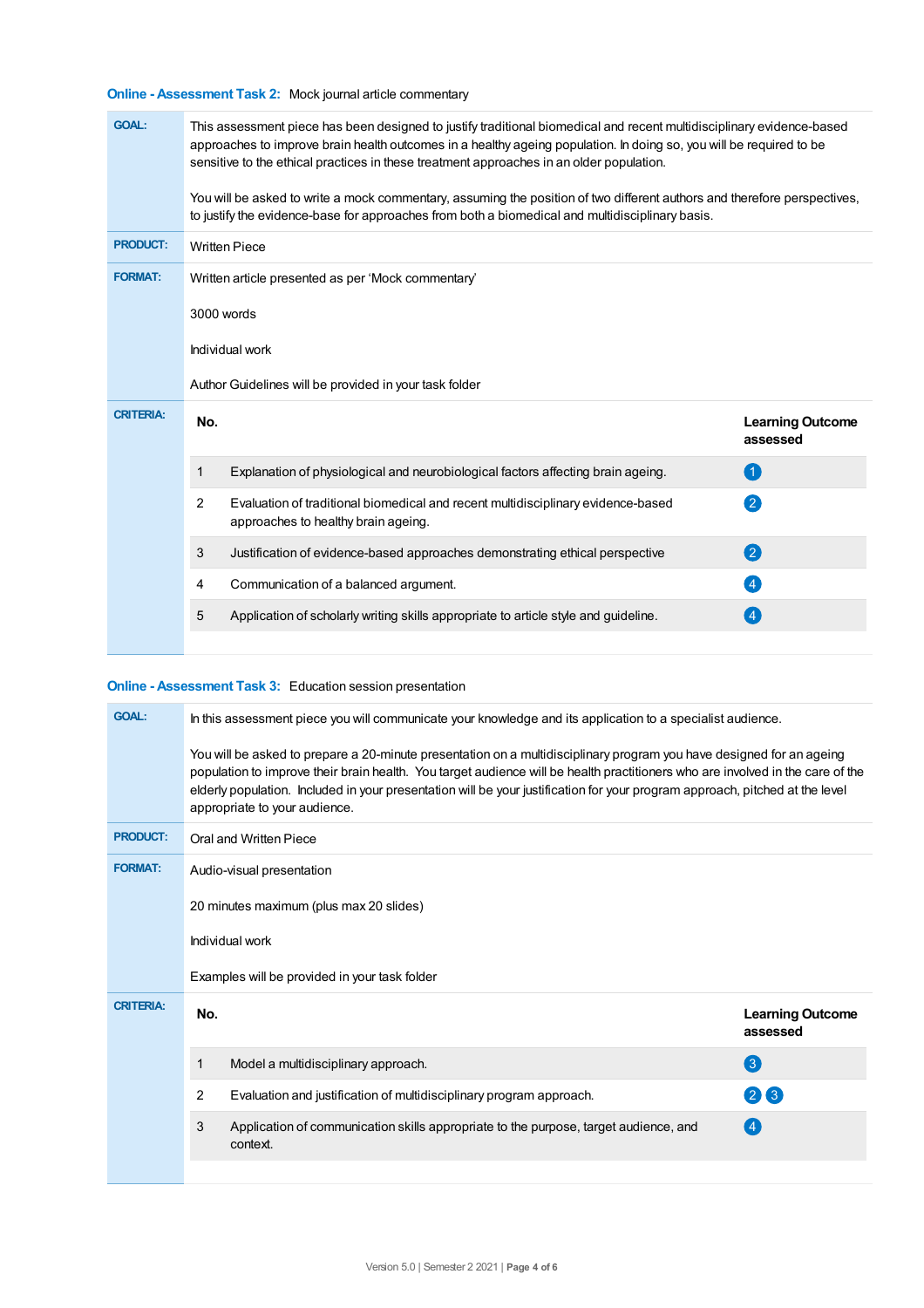# 7. Directed study hours

A 12-unit course will have total of 150 learning hours which will include directed study hours (including online if required), self-directed learning and completion of assessable tasks. Directed study hours may vary by location. Student workload is calculated at 12.5 learning hours per one unit.

# 8. What resources do I need to undertake this course?

Please note: Course information, including specific information of recommended readings, learning activities, resources, weekly readings, etc. are available on the course Blackboard site– Please log in as soon as possible.

## 8.1. Prescribed text(s) or course reader

Please note that you need to have regular access to the resource(s) listed below. Resources may be required or recommended.

| <b>REQUIRED? AUTHOR</b> |     | YEAR TITLE                                                                                         | <b>PUBLISHER</b> |
|-------------------------|-----|----------------------------------------------------------------------------------------------------|------------------|
| Reguired                | n/a | No prescribed text. Key readings will be provided each<br>week through the library course readings | n/a              |

#### 8.2. Specific requirements

All work submitted for assessment is to be word processed and submitted electronically. It is expected that

students will have ready access to a computer with common productivity software and reliable Internet access. Students will be able to participate in video conferencing, and therefore it is recommended to have computer capabilities to join these sessions (e.g. webcam, microphone).

# 9. How are risks managed in this course?

Health and safety risks for this course have been assessed as low. It is your responsibility to review course material, search online, discuss with lecturers and peers and understand the health and safety risks associated with your specific course of study and to familiarise yourself with the University's general health and safety principles by reviewing the online [induction](https://online.usc.edu.au/webapps/blackboard/content/listContentEditable.jsp?content_id=_632657_1&course_id=_14432_1) training for students, and following the instructions of the University staff.

# 10. What administrative information is relevant to this course?

## 10.1. Assessment: Academic Integrity

Academic integrity is the ethical standard of university participation. It ensures that students graduate as a result of proving they are competent in their discipline. This is integral in maintaining the value of academic qualifications. Each industry has expectations and standards of the skills and knowledge within that discipline and these are reflected in assessment.

Academic integrity means that you do not engage in any activity that is considered to be academic fraud; including plagiarism, collusion or outsourcing any part of any assessment item to any other person. You are expected to be honest and ethical by completing all work yourself and indicating in your work which ideas and information were developed by you and which were taken from others. You cannot provide your assessment work to others. You are also expected to provide evidence of wide and critical reading, usually by using appropriate academic references.

In order to minimise incidents of academic fraud, this course may require that some of its assessment tasks, when submitted to Blackboard, are electronically checked through SafeAssign. This software allows for text comparisons to be made between your submitted assessment item and all other work that SafeAssign has access to.

#### 10.2. Assessment: Additional Requirements

Eligibility for Supplementary Assessment

Your eligibility for supplementary assessment in a course is dependent of the following conditions applying:

The final mark is in the percentage range 47% to 49.4%

The course is graded using the Standard Grading scale

You have not failed an assessment task in the course due to academic misconduct